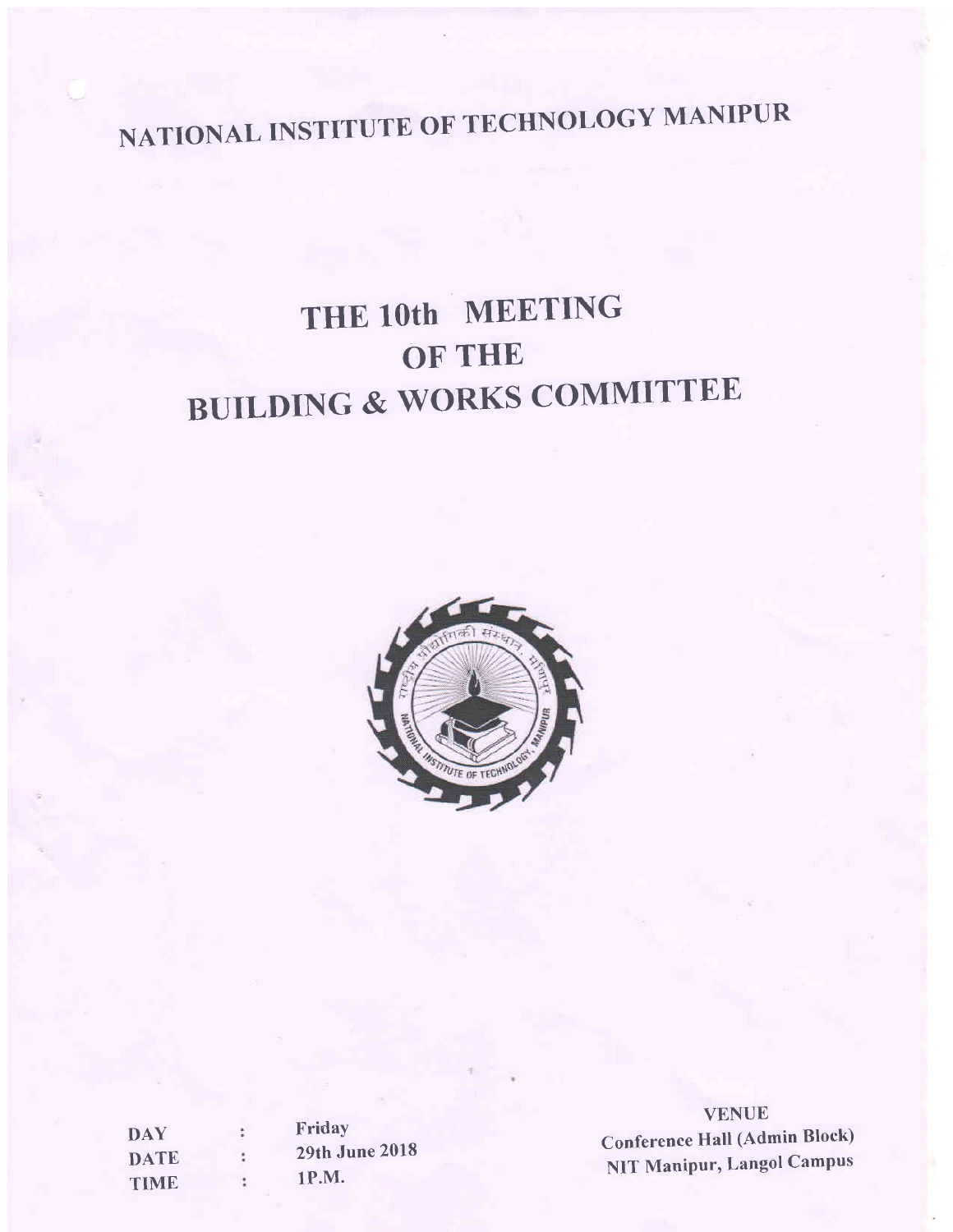## NATIONAL INSTITUTE OF TECHNOLOGY MANIPUR LANGOL, IMPHAL

## COMMITTEE HELD ON 29TH JUNE 2018 MINUTES OF THE 10th MEETING OF THE BUILDING & WORKS

The 10th meeting of the Building & Works Committee of National Institute of Technology Manipur was held on 29<sup>th</sup> June, 2018 at 1:00 pm at the conference hall of the administrative building of NIT Manipur Langol. Prof.(Dr.)Goutam Sutradhar, Chairman of the Building & Works Committee, NIT Manipur presided over the meeting'

The following members were present:

- \* Prof. (Dr.) Goutam Sutradlrar Director, NIT Manipur
- \* Shri R. K Lalit Singh Registrar, NIT Manipur

Ex-officio Chairman

Ex-officio Member SecretarY

- Shri Ch Biren Singh Superintending Engineer, EEW Govt. of Manipur
- Dr. MaYengbam Sunil Singh Associate Dean (P&D), NIT Manipur

Dr. Bakimchandra Oinam Head Civil Engineering

Shri Samarjit Singh EE NIT Manipur

MHRD representative could not attend the meeting.

Member

:Member

Member

Member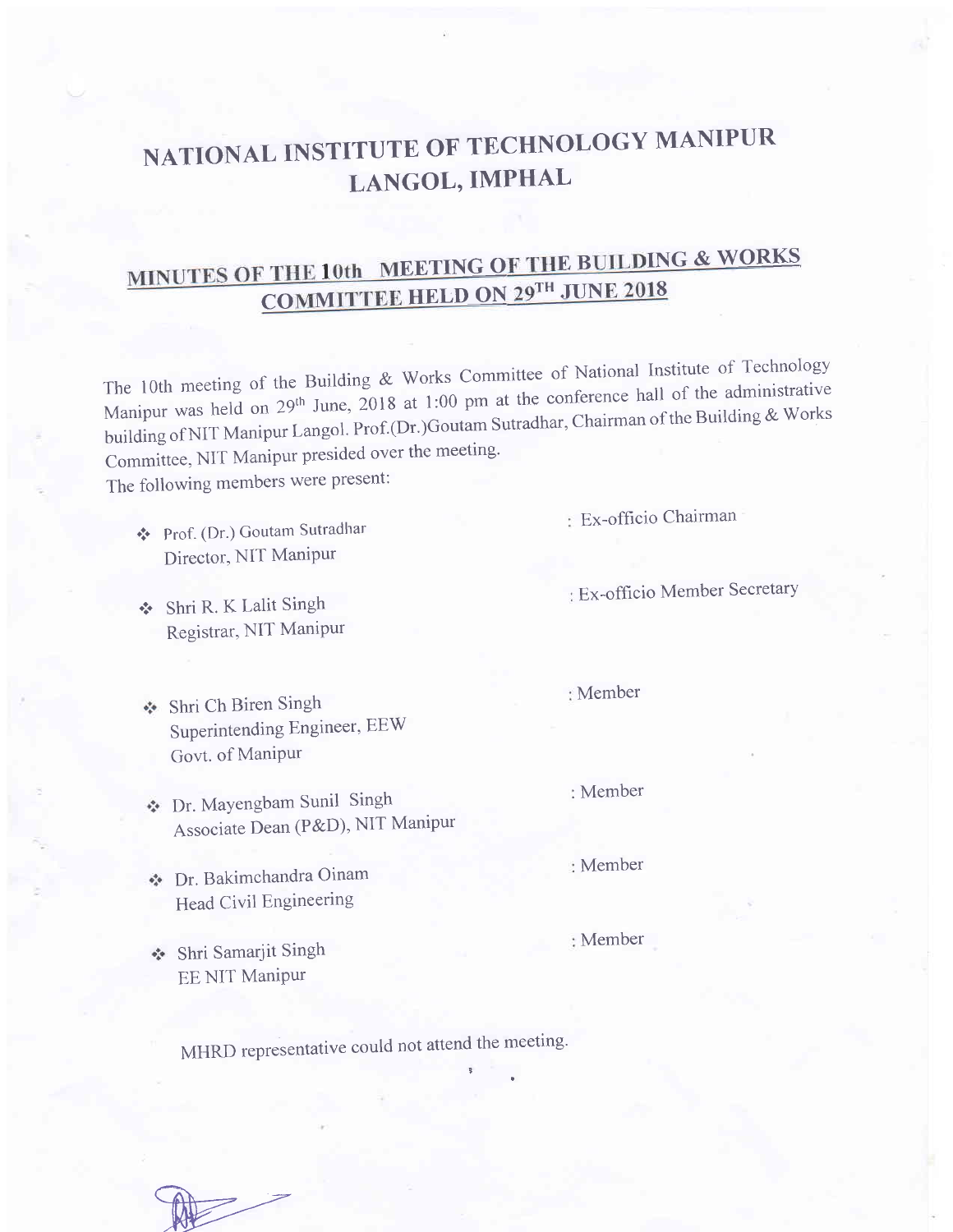The Chairman of the 10<sup>th</sup> BWC welcomed all the members and then requested the Executive Engineer to initiate discussions on agenda items. The item-wise decisions of the agenda are described below

#### **ITEM NO. 10.1:** Confirmation of the Minutes of the 9th Ruilding and Works Committee held on 20th June 2017'

The minutes of the 9th Building and Works Committee held on 20th June 2017 at the Conference Room of NIT Manipur, Langol was confirmed.

#### **TTEM NO. 10.2:** Action taken on the decision of the ninth meeting of the Building and Works Committee held on 20th June 2017 at the conference Room of NIT Manipur, Langol.

The actions taken on various decisions of the 9th Meeting of the BWC were noted. However, considering the EFC committee suggestion, it is recommended to keep in abeyance for the proposed works by NBCC (Sl no 4 Item No 9.7) and to put off procuring of 160 KVA DG set for the moment. (SL No 7, Item No 7.6).

#### ITEM NO. 10.3: Latest position of unspent balance and progress on thc ongoing projects as on 31<sup>st</sup> May 2018

All members noted.

#### **ITEM NO. 10.4:** To review the progress of construction works by EEW at NIT Manipur Permanent Site.

All members reviewed the agenda stated ongoing works. Further, it is also noted the substantial work progress carried out in respect of Academic Block-II as stated by the Superintending Engineer, EEW. Superintending Engineer EEW stated that as the plinth heights of the proposed buildings are raised therefore, further banking of earthen work is carried out to the additional height of 40 cm and therefore estimated amount of Rs  $1, 61, 98,000.00$  is to be deposited by the institute. As the Executive Engineer highlighted visible defects in the buildings, Chairman suggested for rectification of all such defects especially for security barrack at the eastern campus.

#### **ITEM NO. 10.5:**

 $\bigcap$ 

### Administrative approval for maintenance, and construction works undertaken by the Engineering Cell NIT Manipur'

All members noted the works under taken by the institute's Engineering cell and recommended for its administrative approval.